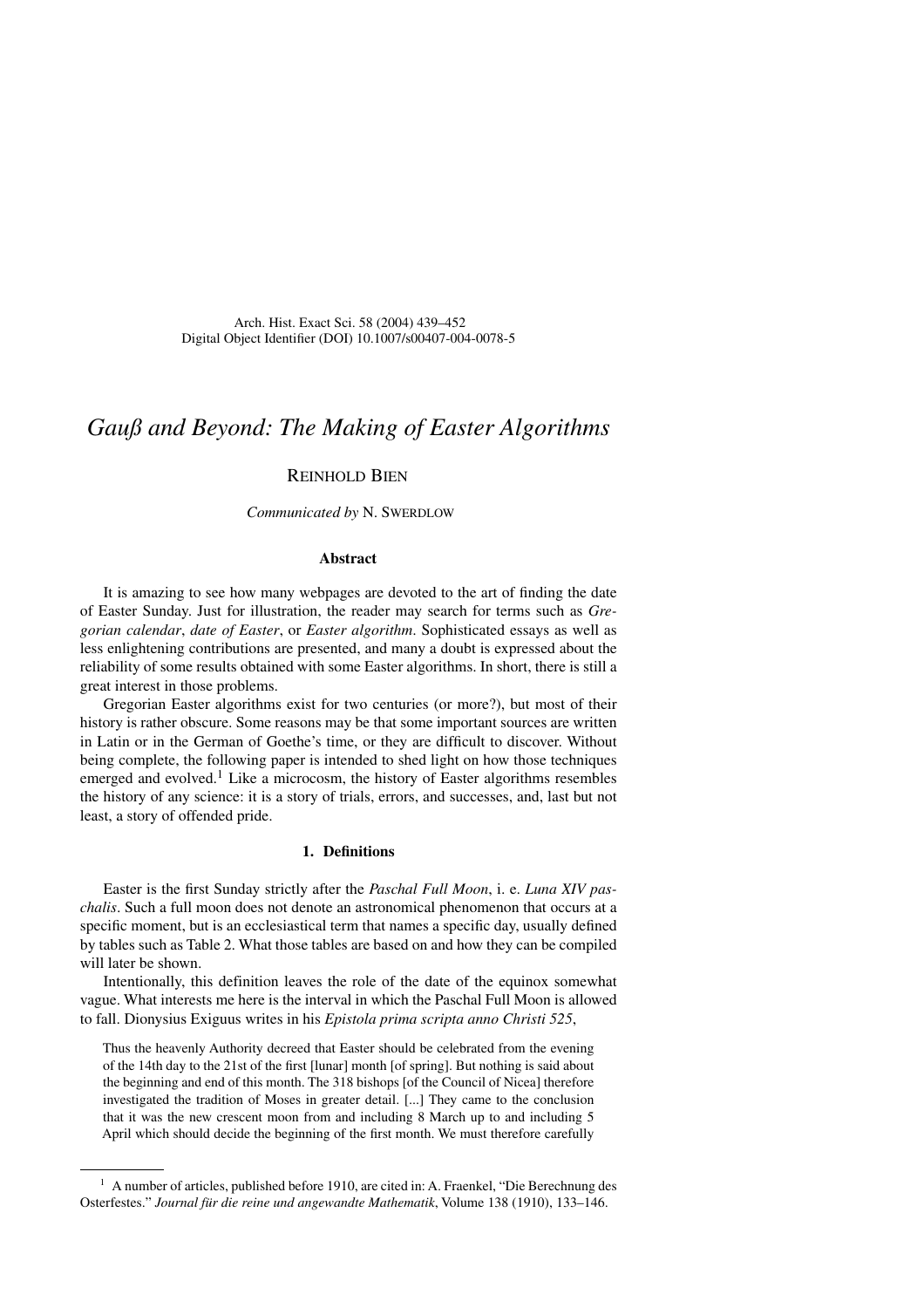investigate the days from and including 21 March up to and including 18 April to find Luna 14 paschalis.<sup>2</sup>

In the following, the term *Easter* means always Gregorian or Western Easter, i. e. the date of Easter is determined according to the Calendar Reform of 1582. *Moon* and *sun* mean always the ecclesiastical terms. If not otherwise stated, all translations are made by myself. As above, textual explanations and omissions are enclosed by brackets.

The *floor function*  $\lfloor x \rfloor$  denotes the largest integer smaller than or equal to a given real number *x*. Thus  $[62/19] = 3$ , i.e. the integer part of the fraction 62/19, but  $[-62/19] =$  $-4$ . For integers *a*,  $c(c > 0)$ , we define *a* mod  $c = a - \lfloor a/c \rfloor \times c$ . For instance, 62 mod  $19 = 5$ , i. e. the integer remainder. The function mod *c* has some useful properties:

- (1) If  $b = a \mod c$ , then  $(b a)/c$  is an integer. The converse is false:  $\frac{24 62}{19}$ is an integer, but  $24 \neq 62 \mod 19$ .
- (2) If  $b = a \mod c$ , then  $0 \le b \le c 1$ .
- (3) If *z* is an arbitrary integer, then *a* mod  $c = (a + z \times c)$  mod *c*.

# **2. Gauß' Osterformel**

In August 1800 C. F. Gauß published an algorithm for determining the date of Easter day for any given year, usually called *Osterformel* ("Easter formula").<sup>3</sup> His aim, he claimed, was to present a purely analytical solution where chronological terms such as *Golden Number* or *Epact* were not applied, and since higher arithmetic was not supposed, every enthousiast could do the calculations; moreover, his algorithm would please each connoisseur by its simplicity and elegance. Three months before he recorded concisely in his diary, "Around the same days (16 May) we elegantly solved the chronological problem of the Paschal feast [i. e. Easter]."<sup>4</sup>

It is often said that Gauß was the first scholar who worked out such a rule. This is not quite true. In 1776 J. H. Lambert published some lengthy and clumsy remarks under the title *Einige Anmerkungen über die Kirchenrechnung* where he demonstrated a rule for finding the Eastern Easter only.<sup>5</sup> He did not succeed in mastering the western counterpart and ended up in the remarkable sentence, "A general formula is partly too detailed by itself partly no longer general, because *Clauius* [Clavius], who designed the Gregorian calendar, differed several times from the general principles which it [the calendar] is based upon." It is also often said that Gauß had invented his rule in order to

<sup>&</sup>lt;sup>2</sup> The English translation is taken from G. Teres, "Time computation and Dionysius Exiguus." *Journal for the history of astronomy*, Volume 15 (1984), 177–188.

<sup>3</sup> C. F. Gauß, "Berechnung des Osterfestes," *Monatliche Correspondenz zur Beförderung der Erd- und Himmels-Kunde*, Aug. 1800 (= Werke VI, 73–79) (Note: Werke = *Gauß'collected work*, Göttingen 1863).

<sup>4</sup> C. F. Gauß, Werke X, Abt. 1, 547-548. The original text is in Latin; verbatim, Gauß writes, "Iisdem diebus circa (Mai. 16.) problema chronologicum de festo paschali eleganter resolvimus. (Promulg[atum] in Zachii Comm. liter. Aug. 1800, p. 121, 223.)".

<sup>5</sup> J. H. Lambert, "Einige Anmerkungen über die Kirchenrechnung," *Astronomisches Jahrbuch oder Ephemeriden für das Jahr 1778*, Berlin 1776, 210–226.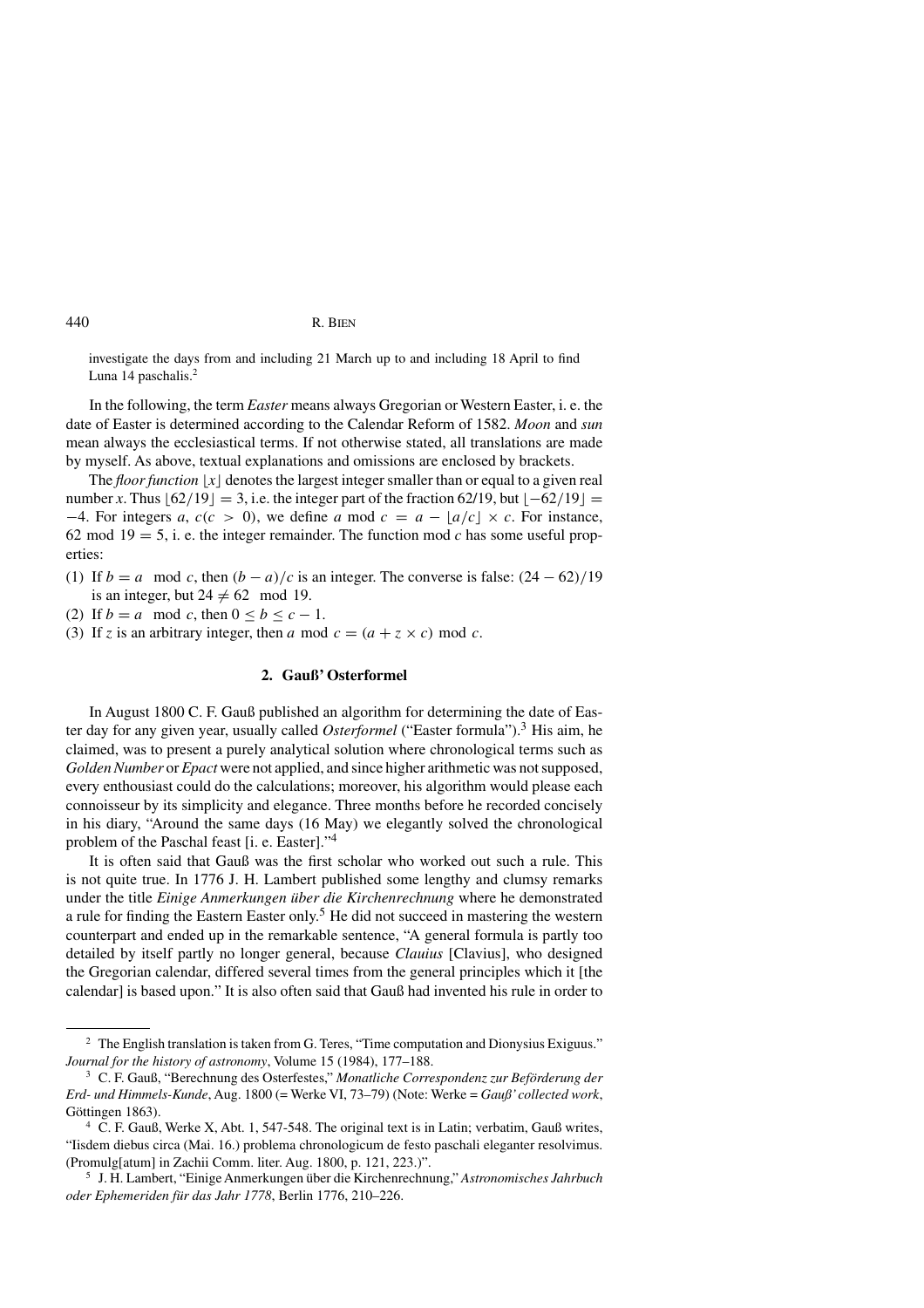|      | $\gamma r$       | = | year                                                             | $yr = 1777$                       |
|------|------------------|---|------------------------------------------------------------------|-----------------------------------|
| (1)  | $\mathfrak{a}$   |   | $= v r \mod 19$                                                  | - 10<br>$a =$                     |
| (2)  | b                |   | $= yr \mod 4$                                                    | $b =$<br>$\blacksquare$           |
| (3)  | $\mathcal{C}$    |   | $= v r \mod 7$                                                   | $c = 6$                           |
| (4)  | $\boldsymbol{k}$ |   | $=  vr/100 $                                                     | $k = 17$                          |
| (5)  | $\boldsymbol{p}$ |   | $=  (13 + 8k)/25 $                                               | $\overline{\phantom{0}}$<br>$p =$ |
| (6)  | q                |   | $=  k/4 $                                                        | $\overline{4}$<br>$q =$           |
| (7)  | M                |   | $= (15 - p + k - q) \mod{30}$                                    | $M = 23$                          |
| (8)  | N                |   | $= (4+k-q) \mod 7$                                               | $N = 3$                           |
| (9)  | d                |   | $= (19a + M) \mod 30$                                            | $d = 3$                           |
| (10) | $\mathcal{C}$    |   | $= (2b+4c+6d+N) \mod 7$                                          | - 5<br>$e =$                      |
| (11) |                  |   | Easter is $22 + d + e$ March, or $d + e - 9$ April               | 30 March                          |
|      |                  |   | $(12.1)$ If $d = 29$ and $e = 6$ , replace 26 April by 19 April. |                                   |
|      |                  |   | $(12.2)$ If $d = 28$ , $e = 6$ , and $(11M + 11)$ mod 30 < 19,   |                                   |
|      |                  |   | replace 25 April by 18 April.                                    |                                   |
|      |                  |   |                                                                  |                                   |

**Table 1.** Gauß' final Osterformel. The condition  $(11M + 11)$  mod 30 < 19 can be replaced by  $a > 10$ 

find out precisely the date of his birth; the only information he got from his mother was that he was born on a Wednesday in 1777, eight days before Ascension Day.<sup>6</sup> This might be a pretty legend. Gauß could be quite as well somewhat disappointed from a reading of Lambert's article and decided to search for a proper solution. In fact, Gauß' method can be employed too to find the Orthodox date of Easter. Unfortunately, the Osterformel was erroneous, and Gauß created much confusion during the following 16 years. After the article of 1800, already mentioned, he published a simplified version in  $1807^7$ , a modified version for the period 1700–1900 in  $1811<sup>8</sup>$  and a final version<sup>9</sup>, correcting a mistake found by his student P. Tittel in  $1816^{10}$ ; there is also an undated and unpublished note by Gauß on the matter, probably from the period between  $1807$  and  $1811^{11}$ .

In order to understand the flaws in the earlier versions we compare these with the final version of 1816 on which Table 1 is based.

 $-$  1800: In his first paper (cited above) Gauß proposes  $p = \lfloor k/3 \rfloor$  instead of  $p = \lfloor 13 + \lfloor k/3 \rfloor$ 8 *k*)/25], which is correct; see Table 1, (5). As a consequence, results become wrong from 4200 onwards. In 4213 for instance, Easter will not fall on 25 April but on 28 March.

<sup>6</sup> Ph. Maennchen, "Gauß als Zahlenrechner," ch. X, "Chronologische Arbeiten," 49–63. In: C F. Gauß, Werke X, Abt. 2.

<sup>7</sup> C. F. Gauß, "Noch etwas über die Bestimmung des Osterfestes," *Braunschweigisches Magazin* (1807) (= Werke VI, 82–86).

<sup>8</sup> C. F. Gauß, "Eine leichte Methode den Ostersonntag zu finden," *Astronomisches Jahrbuch für das Jahr1814*, Berlin 1811 (= Werke XI, Abt. 1, 199–200).

<sup>9</sup> C. F. Gauß, "Berichtigung zu dem Aufsatze: Berechnung des Osterfestes Mon. Corr. 1800 Aug. S. 121," *Zeitschrift für Astronomie und verwandte Wissenschaften*,Volume 1 (1816) (= Werke XI, Abt. 1, 201–202).

<sup>&</sup>lt;sup>10</sup> P. Tittel, "Methodus technica, brevis, perfacilis ac perpetua construendi Calendarium ecclesiasticum stylo tam novo quam vetere, Goettingae 1816" (= Werke XI, Abt. 1, 204–205).

<sup>11</sup> C. F. Gauß, "Praecepta universalia ad computandum diem paschatis anni cuiuslibet dati secundum calendarium tum Gregorianum tum Iulianum," (= Werke XI, Abt. 1, 211–214).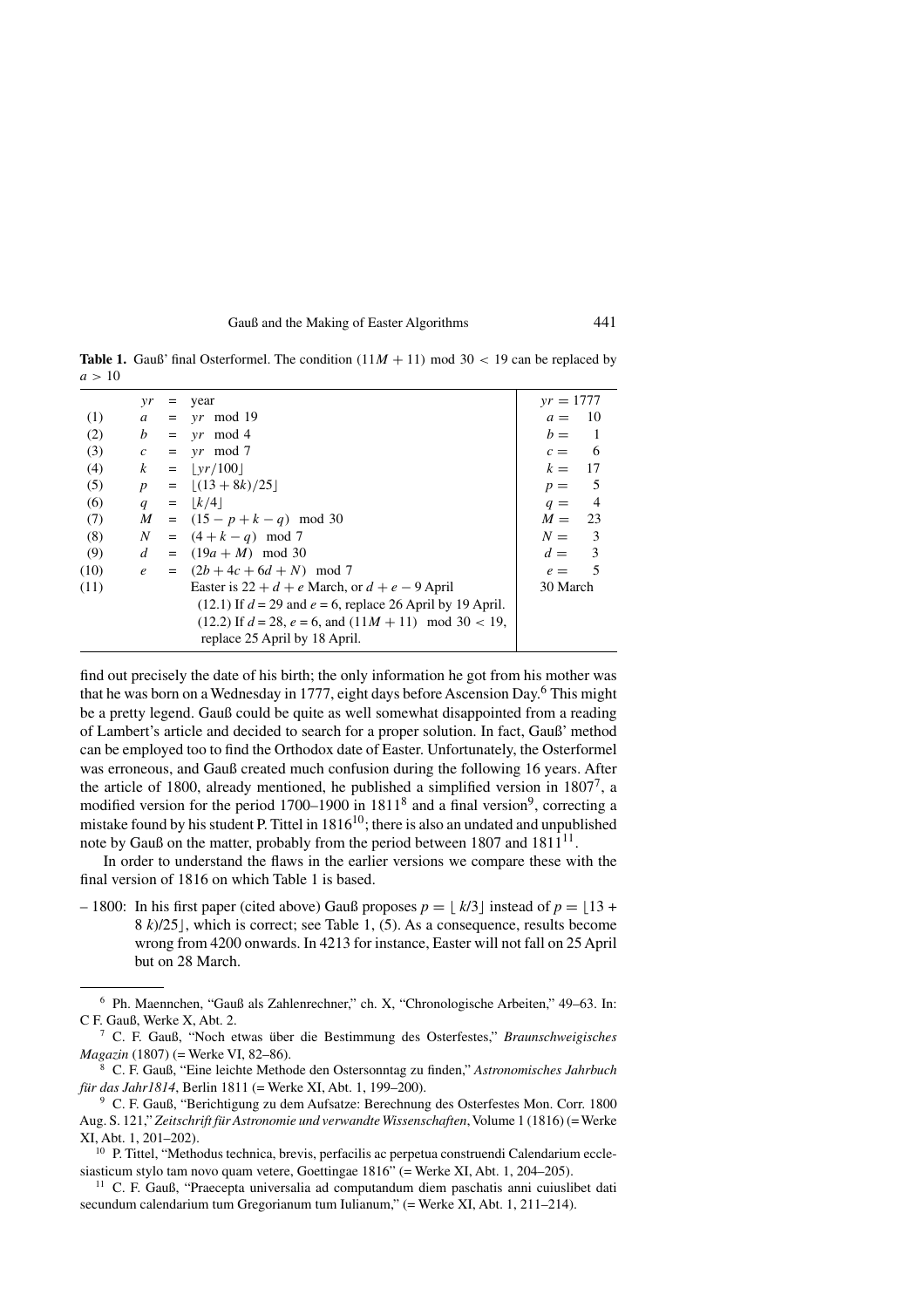- 1807: Gauß does not present any expressions for *p* and *q*, but a table of *M* and *N* up to 2499. The condition  $(11M + 11)$  mod  $30 < 19$  in (12.2) is replaced by the equivalent but more convenient condition *a >* 10.
- 18??: After Gauß' death a Latin manuscript was found, written by himself in his personal copy of C. Wolf's textbook *Elementa matheseos universae*. There, Gauß proposes the condition  $11M + 11 \text{ mod } 30 < 8$  instead of  $< 19$ . Otherwise, the exceptions are the same as in 1800.
- 1811: This paper is even worse than better. Gauß presents his algorithm for the 18th and 19th century only, and the two exceptions (12.1) and (12.2) are replaced by the rule that 19 April should always be substituted for 26 April and 18 April for 25 April. This proposal fails for the years 1734 and 1886.
- 1816: Finally, Gauß' student P. Tittel found out that *p* is wrong and Gauß corrected for it, admitting, "I owe this remark to Herr Dr Tittel, who is at present in Göttingen, and is devoting himself to the study of the astronomical sciences with excellent eagerness." In the same year Tittel himself published a work in which he gave a full account of the ecclesiastical computus.

# In 1815 J. B. Delambre critized Gauß sharply,

Monsieur Gauss a donné dans la Correspondance Astronomique de M. de Zach, année 1800, deuxième partie, page 129, des formules très-curieuses pour trouver le jour de Pâques, sans avoir besoin ni de l'Epacte, ni du Nombre d'or, ni de la Lettre Dominicale. Il n'a fait qu'en indiquer la démonstration, en avertissant qu'elle suppose ses principes encore inédits d'Arithmétique transcendante. [...] J'ai reconnu depuis qu'on pouvait [...] donner ainsi une solution complète et directe des problèmes du Calendrier Grégorien. Ces formules sont aussi simples au moins que celles de M. Gauss, et la démonstration en découle des principes de l'arithmétique ordinaire.<sup>12</sup>

Delambre seems to be angry with a 23-year-old man (in 1800!) who claims to have solved the problem on the grounds of "higher arithmetic" while simple divisions are needed only. It is interesting to note that Gauß never reviewed this specific issue of a journal he has reviewed repeatedly. Ironically, Delambre's algorithm is erroneous too.

Gauß' Osterformel looks undoubtedly odd, and in particular the two exceptions (12.1) and (12.2) appear artificial. A better understanding of Gauß' Osterformel, however, requires some discussion of the Gregorian Easter reckoning.

# **3. The Gregorian computus paschalis**

The Gregorian computus is explained in a voluminous and rare book by Chr. Clavius.<sup>13</sup> A more easily accessible source is *The Catholic Encyclopedia*. 14

<sup>&</sup>lt;sup>12</sup> J. B. Delambre, "Formules pour calculer la Lettre Dominicale, le Nombre d'Or, l'Epacte et la fête de Pâques, pour une année Grégorienne ou Julienne quelconque," *Connaissance des tems pour l'an1817*, Paris 1815, 307–317.

<sup>&</sup>lt;sup>13</sup> Chr. Clavius, "Romani Calendarii a Gregorio XIII P. M. restituti explicatio," Roma 1603.

<sup>&</sup>lt;sup>14</sup> "The Catholic Encyclopedia," Online Edition 1999.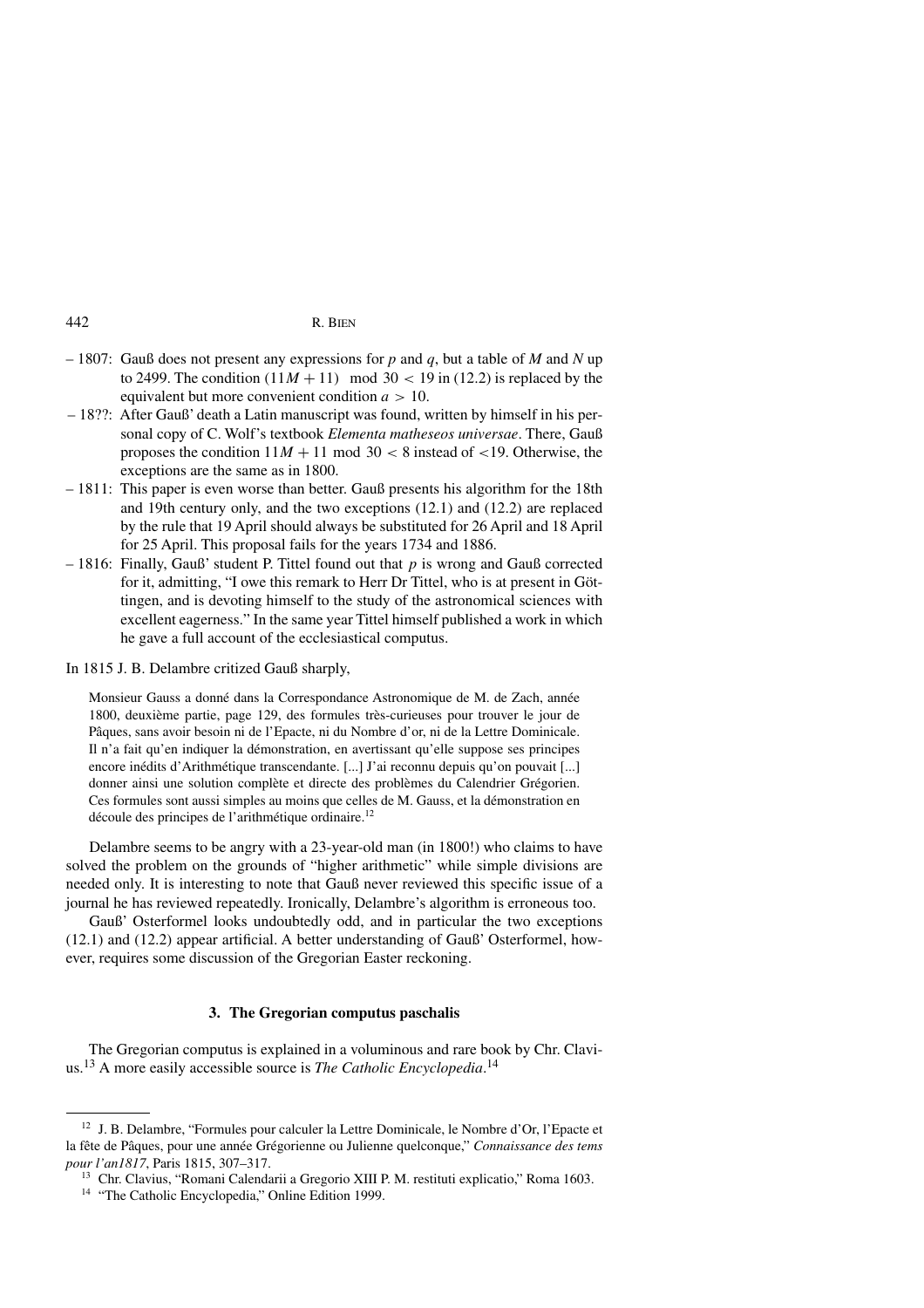The term *Epact* is the key to the Gregorian Easter reckoning. To every year *yr* larger than 1582 a *Golden Number*

$$
gn = (yr \bmod 19) + 1
$$

is assigned. The *Restored Epact*

$$
epr = (11 \times gn - 10) \mod 30
$$

improves the antegregorian epact  $(11 \times gn - 11)$  mod 30 and is supposed to measure reliably the moon's age on 0 January for the years from 1583 up to 1699. For the following centuries

$$
cy = \lfloor yr/100 \rfloor + 1.
$$

However, two corrections are applied, the (accumulated) *solar equation*

$$
sol = \lfloor (3 \times cy)/4 \rfloor - 12,
$$

omitting three leap days in every four centuries, and the (accumulated) *lunar equation*

$$
lun = \lfloor (8 \times cy + 5)/25 \rfloor - 5
$$

by which eight extra days in 2500 years are added to compensate for the deficiency of the 19-year lunar (or *Metonic*) cycle. In this way, the moon is kept fairly well synchronized with the sun. We call

$$
epp = (-sol + lun) \bmod 30
$$

the *Principal Epact*. The *Gregorian Epact*, or simply *Epact*, is then defined by

$$
epg = (epr - sol + lun) \bmod 30 = (epr + epp) \bmod 30.
$$

The Gregorian Epact is a function of the Golden Number and thus changes from year to year, whereas the Principal Epact is constant over one century at least. To each Principal Epact belongs a 19-year cycle of Gregorian Epacts, repeating itself as long as the Principal Epact is not changed. Once the Gregorian Epact is known, all new and full moons of a specific year are known following a simple scheme of alternating 29-day and 30-day months. The Paschal Full Moon falls on

$$
pfm = 44 - epg March, or on pfm + 30 March if pfm < 21.
$$

The papal calendar commission made two additional decisions.

- (1) In deviating from tradition, Epact 24 makes possible that Easter Sunday can fall on 26 April, a date not possible before. For the sake of consistency the Paschal Full Moon of Epact 24 is replaced by 18 April, the Paschal Full Moon of Epact 25.
- (2) Within the same 19-year cycle of Golden Numbers the full moons must not fall twice on the same date. Such a coincidence happens with Epacts 24 and 25 in the centuries 20, 21 and 22, for instance. Therefore, the commission introduced a "second" Epact 25, denoted here by 25\*, which is used as if it were Epact 26.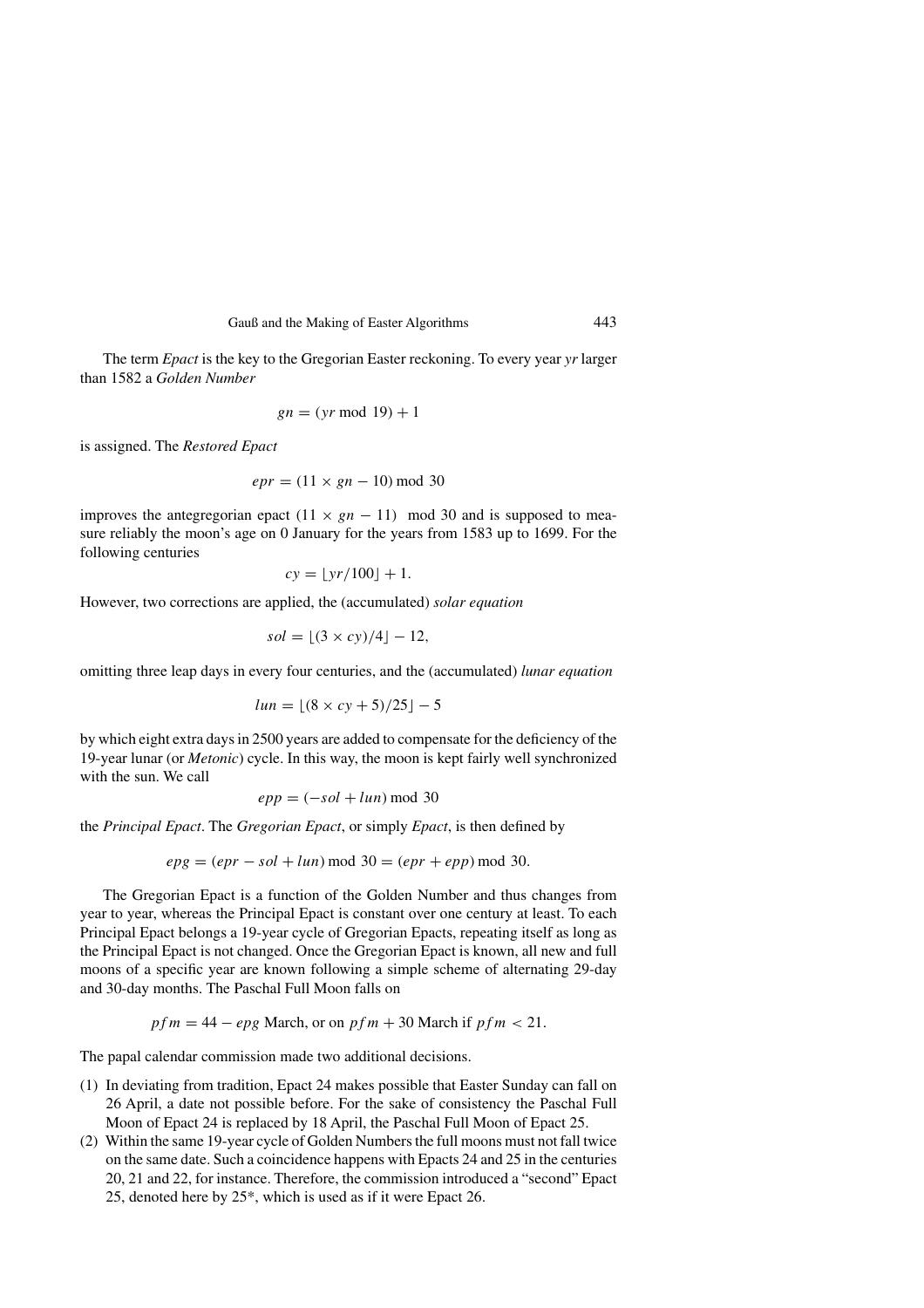| Epact            | <b>Full Moon</b> | Epact | <b>Full Moon</b> | Epact | <b>Full Moon</b> |
|------------------|------------------|-------|------------------|-------|------------------|
| $\boldsymbol{0}$ | 13 April         | 10    | 3 April          | 20    | 24 March         |
| 1                | 12 April         | 11    | 2 April          | 21    | 23 March         |
| 2                | 11 April         | 12    | 1 April          | 22    | 22 March         |
| 3                | 10 April         | 13    | 31 March         | 23    | 21 March         |
| 4                | 9 April          | 14    | 30 March         | 24    | 18 April         |
| 5                | 8 April          | 15    | 29 March         | 25    | 18 April         |
| 6                | 7 April          | 16    | 28 March         | $25*$ | 17 April         |
| 7                | 6 April          | 17    | 27 March         | 26    | 17 April         |
| 8                | 5 April          | 18    | 26 March         | 27    | 16 April         |
| 9                | 4 April          | 19    | 25 March         | 28    | 15 April         |
|                  |                  |       |                  | 29    | 14 April         |

**Table 2.** Relationship between Epacts and Paschal Full Moons according to the Gregorian reform

In short, both rules read as follows:

if  $epg = 24$ , or  $epg = 25$  and  $gn > 11$ , then  $epg$  should be replaced by  $epg + 1$ .

An overview is given in Table 2. It should be noted that Epacts 24 and 25, and likewise Epacts 25\* and 26, can never both occur during the same 19-year cycle.

The problem remains to determine the Sunday after the Paschal Full Moon. This can be done by using the Dominical Letter which is the letter of the first Sunday of a year if the first seven days are designated with the first seven letters of the alphabet. By a cyclic succession the Dominical Letter marks all Sundays of a year, and in particular Easter Sunday. For the sake of brevity I take here a somewhat different approach.

In the year 1583, 6 March was the first Sunday of March, because 15 October 1582 was a Friday. In every year after 1583 the first Sunday of March falls either one or two days earlier than in the year before, depending on the Gregorian leap year rule: 4 March 1584, 3 March 1585, 2 March 1586, 1 March 1587. –1 March 1588, i. e. 28 February 1588, is a Sunday again, and 6 March 1588 is the first Sunday of March. In general,

$$
fsd = (6 - (\lfloor (5 \times yr)/4 \rfloor - \lfloor (5 \times 1583)/4 \rfloor) + sol) \mod 7
$$
  
= 6 - (\lfloor (5 \times yr)/4 \rfloor - 1978) + sol) mod 7  
= (6 - (\lfloor (5 \times yr)/4 \rfloor - 4) + sol) mod 7  
= (10 - \lfloor (5 \times yr)/4 \rfloor + sol) mod 7

is the first Sunday of March in the year *yr*, provided that  $fsd = 7$  is taken whenever  $fsd = 0$ . Easter day is then

$$
pfm + 7 - (pfm + 7 - fsd) \bmod 7 = ed \bmod 7.
$$

Using  $x = 10 - \lfloor (5 \times yr)/4 \rfloor + sol$ , one may write more elegantly

$$
pfm + 7 - (pfm - x) \bmod 7 = ed \bmod 8.
$$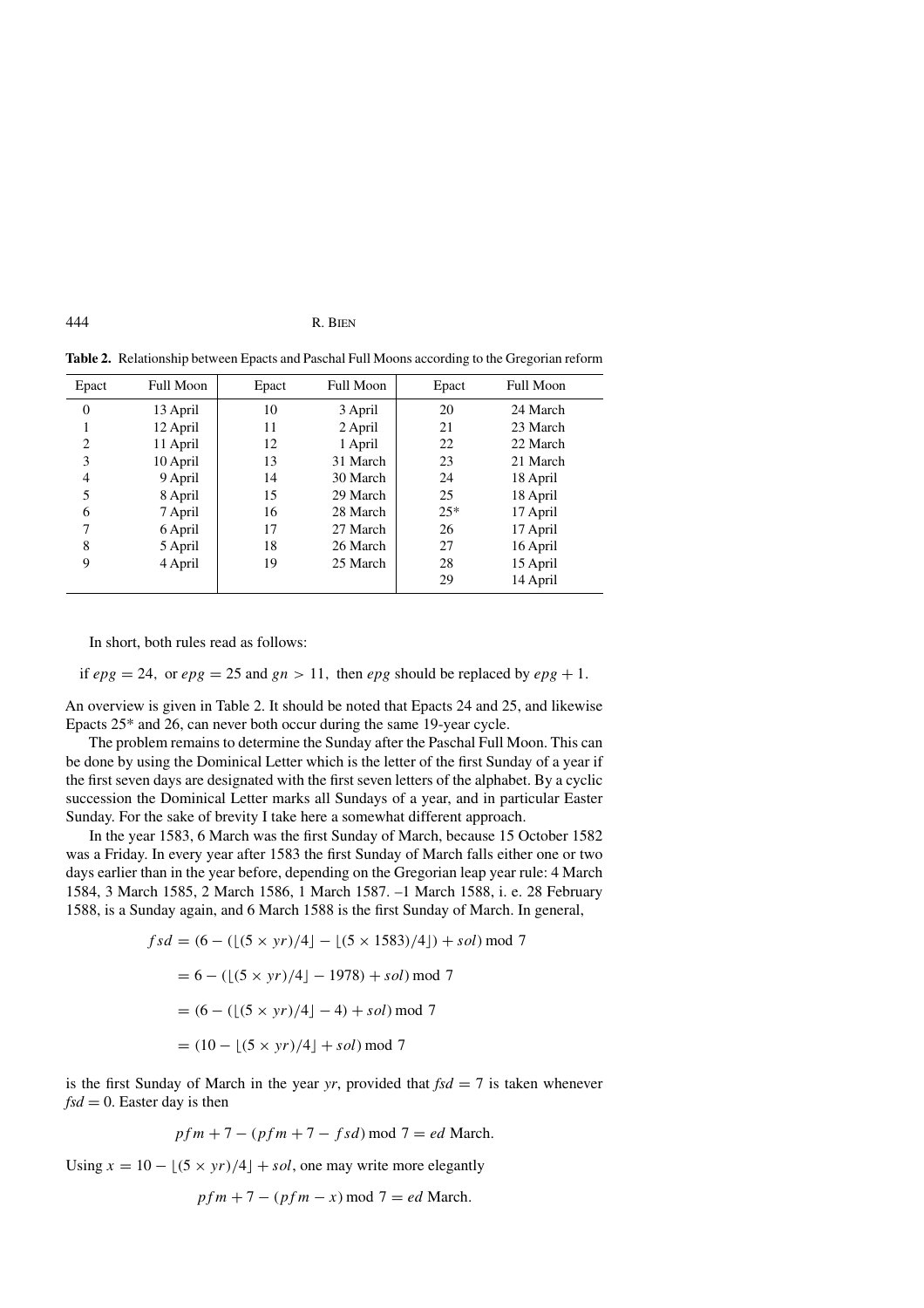| gn  | $=$ (yr mod 19) + 1                                                               |
|-----|-----------------------------------------------------------------------------------|
| epr | $= (11 \times gn - 10) \mod 30$                                                   |
| cy  | $=$ $ vr/100  + 1$                                                                |
|     | $sol =  (3 \times cy)/4  - 12$                                                    |
|     | $lun = (8 \times cv + 5)/25$   $-5$                                               |
|     | $epg = (epr - sol + lun) \mod 30$                                                 |
|     | if $epg = 24$ , or $epg = 25$ and $gn > 11$ , then $epg$ is replaced by $epg + 1$ |
|     | $pfm = 44 - epg$                                                                  |
|     | if $pfm < 21$ , then pfm is replaced by $pfm + 30$                                |
|     | $fsd = (10 - [(5 \times yr)/4] + sol) \mod 7$                                     |
|     | $ed = pfm + 7 - (pfm + 7 - fsd) \mod 7$                                           |
|     | if $ed > 31$ , Easter Day is $(ed - 31)$ April, otherwise ed March                |

**Table 3.** The Gregorian computus summarized

In other words,

if *ed >* 31*,* Easter day is *(ed* − 31*)* April, otherwise *ed* March*.*

A summary is given in Table 3.

The exposition above is a slightly modified unfolding of D. Knuth's algorithm, first published some 40 years ago.<sup>15</sup>

# **4. Gauß' Osterformel continued**

One may agree that Gauß was rather secretive. In his paper from 1800 however, he gives some deeper insight in his thinking processes. These processes, as I understand them, are the subject of the present section.

Table 4 shows a complete 19-year cycle of  $a = yr$  mod 19 for the years 1710–1728. In column 4 *pfm* – 21, the number of days after the earliest Paschal Full Moon, is expressed as a linear combination of 11 and 19. This shows nicely that the date of the Paschal Full Moon is either 11 days earlier or 19 days later than in the year before. The transition from  $a = 18$  to  $a = 0$  involves 18 days only, i. e. an omission of one day out of 19 days known as *saltuslunae*, the moon's jump. In general, one may write

$$
pfm - 21 = 23 - \mu \times 11 + \nu \times 19, \text{ where } \mu + \nu = a
$$

and one finds finally

$$
pfm - 21 = 23 - 30\mu + 19a = (19a + 23) \text{ mod } 30
$$

which is equal to Gauß' *d* for 1700–1899, see (9) in Table 1.

<sup>15</sup> D. Knuth, "The Calculation of Easter...," *Communications of the Association for Computing Machinery*, Volume 5, Number 4, April, 1962, 209–210.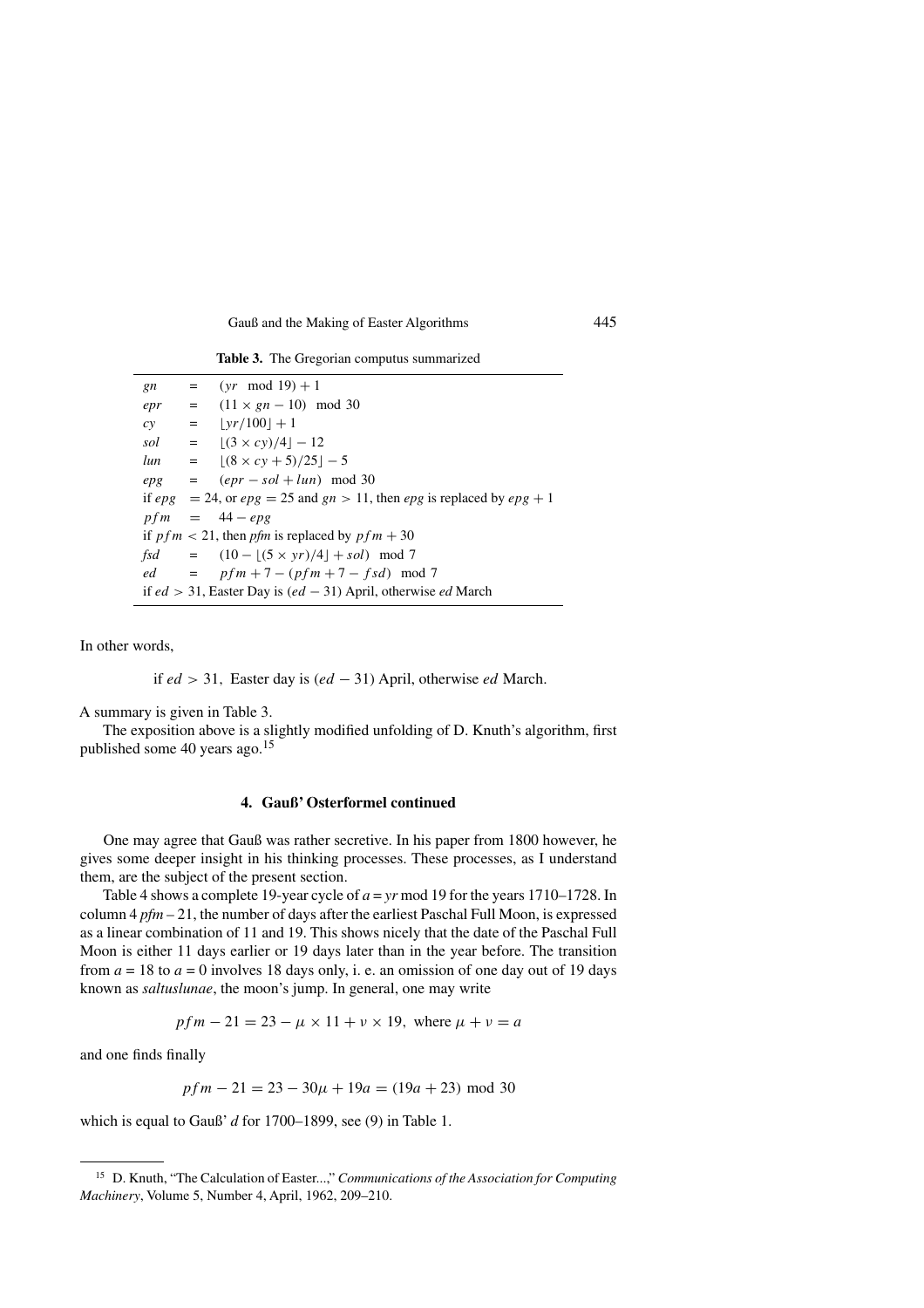| year | a              | pfm   | $pfm-21=$ |                               | epg            |
|------|----------------|-------|-----------|-------------------------------|----------------|
| 1767 | $\theta$       | 44    | $23 = 23$ | $-0 \times 11 + 0 \times 19$  | $\theta$       |
| 1768 | 1              | 33    | $12 = 23$ | $-1 \times 11 + 0 \times 19$  | 11             |
| 1769 | 2              | 22    | $1 = 23$  | $-2 \times 11 + 0 \times 19$  | 22             |
| 1770 | 3              | 41    | $20 = 23$ | $-2 \times 11 + 1 \times 19$  | 3              |
| 1771 | $\overline{4}$ | 30    | $9 = 23$  | $-3 \times 11 + 1 \times 19$  | 14             |
| 1772 | 5              | 49    | $28 = 23$ | $-3 \times 11 + 2 \times 19$  | 25             |
| 1773 | 6              | 38    | $17 = 23$ | $-4 \times 11 + 2 \times 19$  | 6              |
| 1774 | 7              | 27    | $6 = 23$  | $-5 \times 11 + 2 \times 19$  | 17             |
| 1775 | 8              | 46    | $25 = 23$ | $-5 \times 11 + 3 \times 19$  | 28             |
| 1776 | 9              | 35    | $14 = 23$ | $-6 \times 11 + 3 \times 19$  | 9              |
| 1777 | 10             | 24    | $3 = 23$  | $-7 \times 11 + 3 \times 19$  | 20             |
| 1778 | 11             | 43    | $22 = 23$ | $-7 \times 11 + 4 \times 19$  | $\mathbf{1}$   |
| 1779 | 12             | 32    | $11 = 23$ | $-8 \times 11 + 4 \times 19$  | 12             |
| 1780 | 13             | 21    | $0 = 23$  | $-9 \times 11 + 4 \times 19$  | 23             |
| 1781 | 14             | 40    | $19 = 23$ | $-9 \times 11 + 5 \times 19$  | $\overline{4}$ |
| 1782 | 15             | 29    | $8 = 23$  | $-10 \times 11 + 5 \times 19$ | 15             |
| 1783 | 16             | 48    | $27 = 23$ | $-10 \times 11 + 6 \times 19$ | 26             |
| 1784 | 17             | 37    | $16 = 23$ | $-11 \times 11 + 6 \times 19$ | $\overline{7}$ |
| 1785 | 18             | 26    | $5 = 23$  | $-12 \times 11 + 6 \times 19$ | 18             |
|      |                | March |           |                               |                |

**Table 4.** The Pascal Full Moons of a complete 19-year cycle for 1700-1899

Gauß knew that 21 March 1700 was a Sunday. If  $22 + d + e$  March is the date of Easter in the year *yr*, where  $0 \le e \le 6$ , the number of days between both dates is

$$
nod = 1 + d + e + i + 365 \times (yr - 1700).
$$

Here, *i* denotes the number of leap days and is given by

$$
i = \begin{cases} (yr - b - 1700)/4 & \text{for } 1700 \le yr \le 1799 \\ (yr - b - 1700)/4 - 1 & \text{for } 1800 \le yr \le 1899 \end{cases}
$$

Since *nod* is divisible by 7, it follows that

$$
(1 + d + i + 365 \times (yr - 1700)) \bmod 7 = (7 - e) \bmod 7.
$$

After some simple, but cumbersome transformations Gauß finally ends up with the expression

$$
e = (2b + 4c + 6d + \begin{cases} 3 \text{ for } 1700 \le yr \le 1799 \\ 4 \text{ for } 1800 \le yr \le 1899 \end{cases}) \text{ mod } 7
$$

For convenience, the whole algorithm is summarized in Table 5.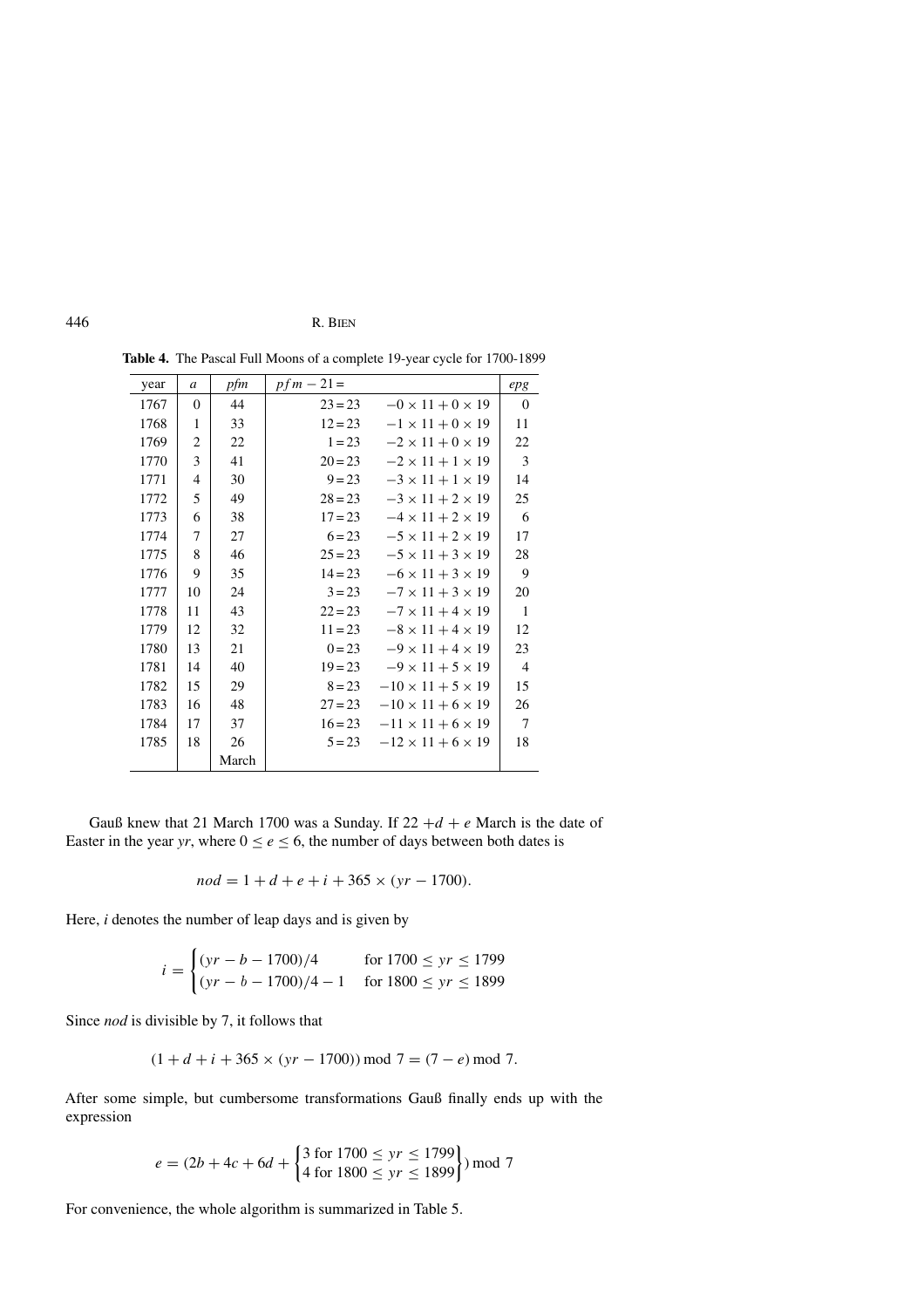**Table 5.** Gauß' Osterformel for 1700–1899

|                                                         |  | $a = yr \mod 19$                                                                                                                       |  |  |  |
|---------------------------------------------------------|--|----------------------------------------------------------------------------------------------------------------------------------------|--|--|--|
|                                                         |  | $b = yr \mod 4$                                                                                                                        |  |  |  |
|                                                         |  |                                                                                                                                        |  |  |  |
|                                                         |  | $c = yr \mod 7$                                                                                                                        |  |  |  |
|                                                         |  | $d = (19a + 23) \text{ mod } 19$                                                                                                       |  |  |  |
|                                                         |  | e = $(2b + 4c + 6d + \begin{cases} 3 \text{ for } 1700 \leq yr \leq 1799 \\ 4 \text{ for } 1800 \leq yr \leq 1899 \end{cases}$ ) mod 7 |  |  |  |
| Easter falls on $22 + d + e$ March or $d + e - 9$ April |  |                                                                                                                                        |  |  |  |

**Table 6.** The Paschal Full Moons for a complete 19-year cycle for 1900–2199

| year | a              | p f m | $pfm - 21 =$ |                                   | epg      |
|------|----------------|-------|--------------|-----------------------------------|----------|
| 1995 | $\Omega$       | 45    | $24 = 24$    | $-0 \times 11 + 0 \times 19$      | 29       |
| 1996 | 1              | 34    | $13 = 24$    | $-1 \times 11 + 0 \times 19$      | 10       |
| 1997 | 2              | 23    | $2 = 24$     | $-2 \times 11 + 0 \times 19$      | 21       |
| 1998 | 3              | 42    | $21 = 24$    | $-2 \times 11 + 1 \times 19$      | 2        |
| 1999 | $\overline{4}$ | 31    | $10 = 24$    | $-3 \times 11 + 1 \times 19$      | 13       |
| 2000 | 5              | 49    | $28 = 24$    | $-3 \times 11 + 2 \times 19 - 1$  | 24       |
| 2001 | 6              | 39    | $18 = 24$    | $-4 \times 11 + 2 \times 19$      | 5        |
| 2002 | 7              | 28    | $7 = 24$     | $-5 \times 11 + 2 \times 19$      | 16       |
| 2003 | 8              | 47    | $26 = 24$    | $-5 \times 11 + 3 \times 19$      | 27       |
| 2004 | 9              | 36    | $15 = 24$    | $-6 \times 11 + 3 \times 19$      | 8        |
| 2005 | 10             | 25    | $4 = 24$     | $-7 \times 11 + 3 \times 19$      | 19       |
| 2006 | 11             | 44    | $23 = 24$    | $-7 \times 11 + 4 \times 19$      | $\Omega$ |
| 2007 | 12             | 33    | $12 = 24$    | $-8 \times 11 + 4 \times 19$      | 11       |
| 2008 | 13             | 22    | $1 = 24$     | $-9 \times 11 + 4 \times 19$      | 22       |
| 2009 | 14             | 41    | $20 = 24$    | $-9 \times 11 + 5 \times 19$      | 3        |
| 2010 | 15             | 30    | $9 = 24$     | $-10 \times 11 + 5 \times 19$     | 14       |
| 2011 | 16             | 48    | $27 = 24$    | $-10 \times 11 + 6 \times 19 - 1$ | $25*$    |
| 2012 | 17             | 38    | $17 = 24$    | $-11 \times 11 + 6 \times 19$     | 6        |
| 2013 | 18             | 27    | $6 = 24$     | $-12 \times 11 + 6 \times 19$     | 17       |
|      |                | March |              |                                   |          |

Indeed, the problem is elegantly solved. Some difficulties, however, arise when extending the limit beyond 1899, see Table 6. This table is valid for the entire period 1900–2199.

Together, Tables 4 and 6 contain all possible Paschal Full Moons. For *a* = 5 and  $a = 16$ , correspondig to  $epg = 24$  and  $epg = 25$ <sup>\*</sup>, the scheme is disturbed according to the exception rules of the calendar commission. Instead of correcting for *d*, and leaving unchanged the date of Easter day as in Table 7, Gauß changed the date. Both strategies yield the same results, but, in a sense, Gauß'strategy is more efficient because corrections are only made when necessary.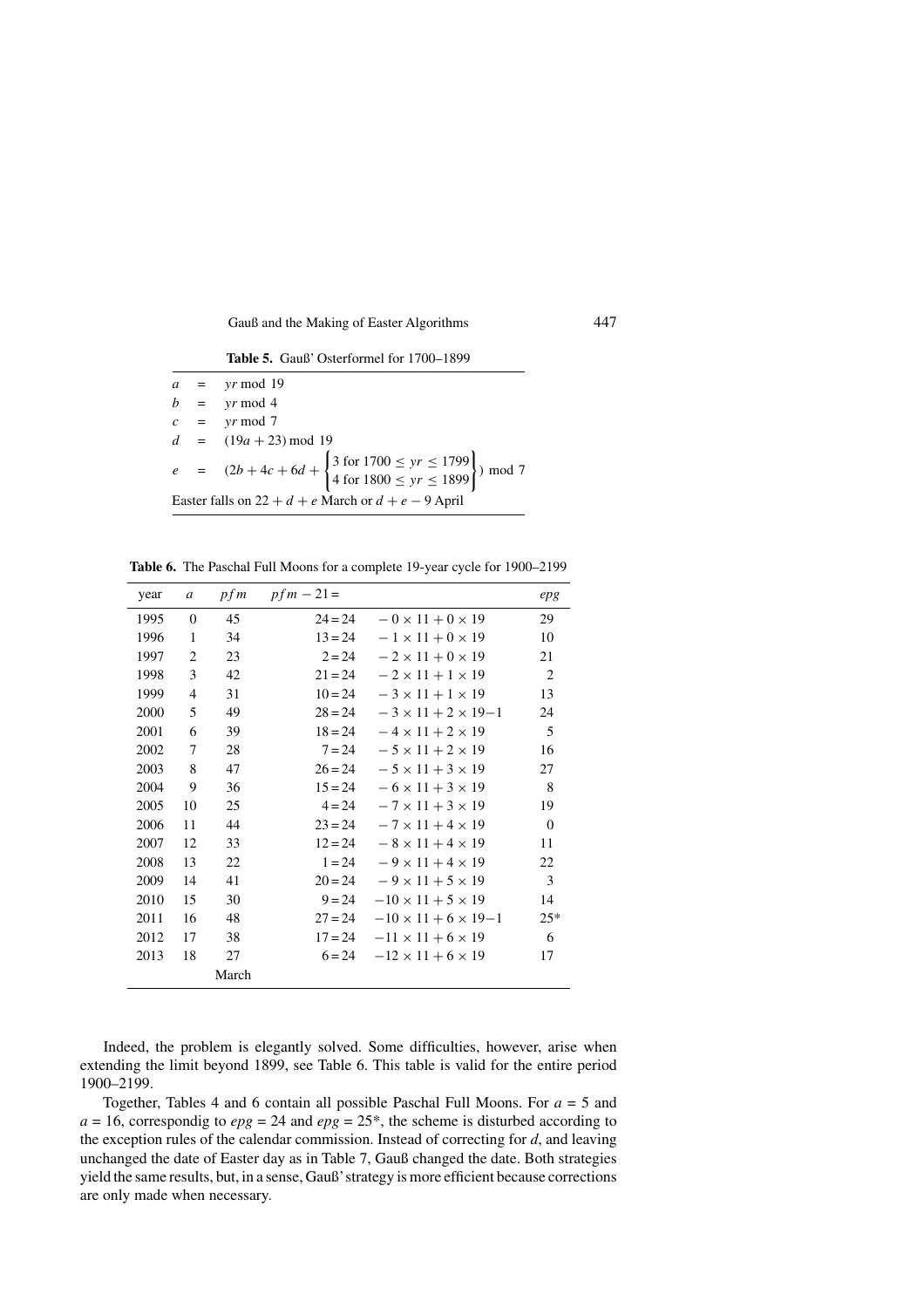**Table 7.** Gauß' Osterformel; the exceptions are redefined. General expressions for *d* and *e* are given in Table 1

> $a = yr$  mod 19  $b = yr$  mod 4  $c = yr \mod 7$  $d = (19a +$  $\begin{cases} 23 \text{ for } 1700 \leq yr \leq 1899 \\ 24 \text{ for } 1900 \leq yr \leq 2199 \end{cases}$ *)* mod 30 if  $d = 29$ , or  $d = 28$  and  $a > 10$ , then replace  $d$  by  $d - 1$  $e = (2b + 4c + 6d +$  $\sqrt{ }$  $\Big\}$  $\overline{\mathcal{L}}$ 3 for  $1700 \leq yr \leq 1799$ 4 for  $1800 \leq yr \leq 1899$ 5 for  $1900 \leq yr \leq 2099$ 6 for  $2100 \leq yr \leq 2199$ 1  $\overline{\mathcal{L}}$  $\bigg\}$ *)* mod 7 Easter falls on  $22 + d + e$  March or  $d + e - 9$  April

In particular in Germany, Gauß' Osterformel has occasioned a number of variants, e. g. by J. Hartmann<sup>16, 17, 18, 19, Joh. Bach<sup>20</sup>, F. W. Ristenpart<sup>21</sup>, C. Wortelboer<sup>22</sup> and,</sup> recently, H. Lichtenberg<sup>23</sup>.

Hartmann, director of the Göttingen observatory, provides another example of how Easter algorithms may cause deeper emotions; the controversy was aired in the*Astronomische Nachrichten*. In 1912 he published an "Easter formula", in which the exceptions were rearranged in a similar way as in Table 7. He was proud of making them nearly "not noticeable". Dr Bach, a gymnasialdirektor (director of a secondary school), was not pleased. He let Hartmann know, that he was the author of a book in which twelve Easter algorithms were listed; and Gauß' Osterformel was less complicated than Hartmann's formula. Then Ristenpart, director of the observatory at Santiago de Chile, realized that Hartmann's algorithm is not quite suitable to mental arithmetic. Hartmann found him-

<sup>&</sup>lt;sup>16</sup> J. Hartmann, "Osterformel," *Astronomische Nachrichten*, Volume 187, Number 4473 (1910), 129–134.

<sup>17</sup> J. Hartmann, "Antwort auf Herrn J. Bachs Bemerkungen zu meiner Osterformel," *Astronomische Nachrichten*, Volume 190, Number 4541 (1912), 81–84.

<sup>18</sup> J. Hartmann, "Über den Zweck einer Osterformel," *Astronomische Nachrichten*, Volume 190, Number 4560, 1912, 451–454.

<sup>19</sup> J. Hartmann, "Notiz zur Osterformel," *Astronomische Nachrichten*, Volume 204, Number 4879 (1917), 123–126.

<sup>20</sup> Jos. Bach, "Drei Osterformeln," *Astronomische Nachrichten*, Volume 189, Number 4517 (1911), 73–80.

<sup>21</sup> F. W. Ristenpart, "Osterformel mit kleinen Zahlen," *Astronomische Nachrichten*, Volume 190, Number 4548 (1912), 211–216.

<sup>22</sup> G. Wortelboer, "Eine Osterformel," *Astronomische Nachrichten*, Volume 262, Number 6269 (1937), 71–74.

<sup>&</sup>lt;sup>23</sup> H. Lichtenberg, "Zur Interpretation der Gaußschen Osterformel und ihrer Ausnahmeregeln," *Historia Mathematica*, Volume 24 (1997), 441–444.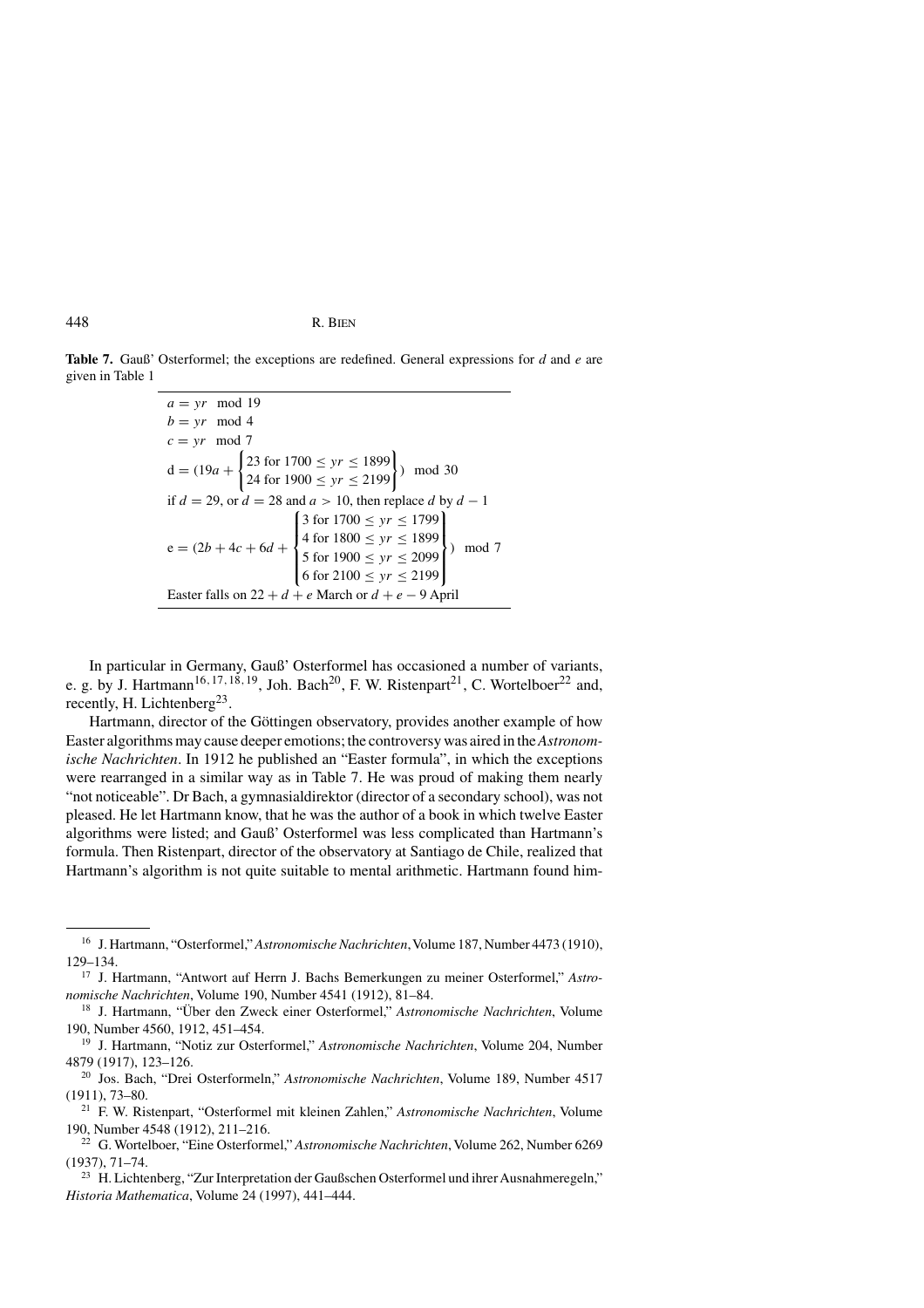self in an unpleasant situation and made a reply to both scholars. He came to questions such as what the use of Easter algorithms was, and why those rules were so similar; and finally, it has remained a grin without a cat.

### **5. Preliminary conclusion**

It becomes clear, so far, that any Easter algorithm should consist of two basic steps,

- (1) finding the Paschal Full Moon by the Gregorian Epact or a substitute, e. g. by *M* = (22 − *epp*) mod 30,
- (2) finding the Sunday that follows the Paschal Full Moon.

The Gregorian exceptions can be applied either in step (1) or in step (2). They may be camouflaged as Chr. Zeller<sup>24</sup> proposed, following H. Kinkelin.<sup>25</sup> For instance, both conditions

"if  $d = 29$ , or  $d = 28$  and  $a > 10$ , then replace  $d$  by  $d - 1$ "

(see Table 7), and

"replace in any case 
$$
d
$$
 by  $d - \lfloor (d + \lfloor a/11 \rfloor)/29 \rfloor$ "

have the very same effect.

Keeping in mind the two construction steps, the final discussion can be shortened without any loss of understanding.

# **6. Oudin's work**

In his article from 1815, Delambre nicely translated Clavius' tables and rules into arithmetical formulae, giving the Dominical Letter, the Epact, and the date of Easter Day.<sup>26</sup> He failed when describing the Gregorian exceptions.

In 1940 J.-M. Oudin published a treatise, admirable for its lucidity of exposition.<sup>27</sup> In its first part, Gauß' and Delambre's errors are discussed in great detail, because he found (see p. 391), "Les deux grands géomètres Gauss et Delambre, dans les solutions qu'ils ont données de ce problème, ont commis certaines erreurs que des auteurs modernes reproduisent encore [...]." Oudin defends the Osterformel against Delambre's accusations, for instance, that no real proof was presented. Unfortunately, Gauß himself somewhat cryptically said, "The investigation by which the formula [...] is found is based on higher arithmetic, for which I presently cannot refer to any publication; and certainly, it cannot

<sup>24</sup> Chr. Zeller, "Kalender-Formeln," *Acta Mathematica*, Volume 9 (1886), 131–136.

<sup>25</sup> H. Kinkelin, "Berechnung des christlichen Osterfests," *Zeitschrift für Mathematik und Physik*, Volume 15 (1870), 217–228.

<sup>26</sup> See reference 12.

<sup>&</sup>lt;sup>27</sup> J.-M. Oudin, "Étude sur la date de Pâques," *Bulletin astronomique*, deuxième série, Volume 12 (1940), 391–410.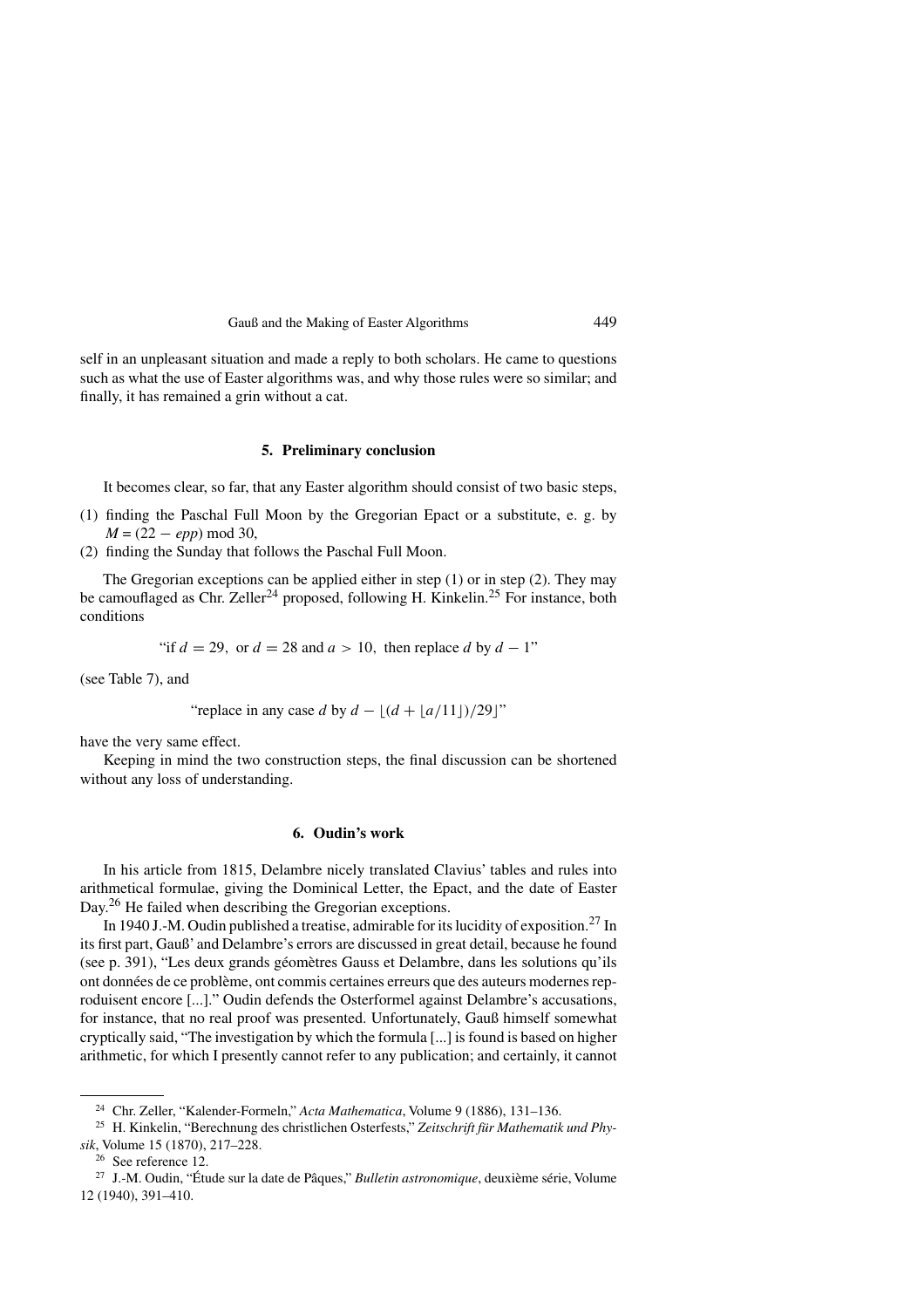**Table 8.** Oudin's algorithm

 $m =$ year  $c = \lfloor m/100 \rfloor$  $k = \lfloor (c - 17)/25 \rfloor$  $r = (c - \lfloor c/4 \rfloor - \lfloor (c - k)/3 \rfloor + 19 \times (m \mod 19) + 15) \mod 30$  $R =$  $\sqrt{ }$  $\mathsf{I}$  $\mathsf{I}$ *r* − 1*,* if *r* = 29 *r* − 1*,* if *r* = 28*,* and *m* mod 19 *>* 10 *r* else  $J = (m + \lfloor m/4 \rfloor + R + 2 - c + \lfloor c/4 \rfloor) \mod 7$ *P* = 28 + *R* − *J* March

be demonstrated here in its full simplicity."<sup>28</sup> Subsequently, Ph. Maennchen<sup>29</sup>, R. Wolf<sup>30</sup> and others continued in disseminating the legend of the insufficient proof. Simply, the proof lies in the fact that Clavius' tables and rules are precisely translated: all possible 30 Paschal Full Moons and their secular variations are discussed, and a general formula indicates Easter Sunday. By the same token, the validity of any other Easter algorithm can be proven.

In the second part, Oudin demonstrates, that

- **–** the period of the Principal Epacts *epp* is 300,000 years,
- **–** the period of Gauß' quantity *M* is 300,000 years,
- **–** the period of the Gregorian Epacts *epg* is 5,700,000 years, and
- **–** the period of the dates of Easter is 5,700,000 years, too.

The Easter period turns out to be extremely long; *Homo habilis* appeared on earth about 2 million years ago. The antegregorian Easter period amounts to 532 years only.

In the last part, Oudin presents his own algorithm, see Table 8. The quantity *r* is nothing else but Gauß' quantity *d*. As in section 5, the expression for *R* may be replaced by

 $R = r - \lfloor (r + \lfloor (m \mod 19)/11 \rfloor / 29 \rfloor$ 

In his modification of Oudin's algorithm L. E. Doggett $31$  employs

 $R = r - \lfloor r/28 \rfloor \times (1 - \lfloor r/28 \rfloor \times \lfloor 29/(r+1) \rfloor \times \lfloor (21 - (m \mod 19))/11 \rfloor)$ 

It should be mentioned that, in his original version, Doggett did not use the floor function, but simply discarded the noninteger part of a fraction.

<sup>28</sup> See reference 3.

<sup>29</sup> See reference 6.

<sup>30</sup> R. Wolf, "Handbuch der Astronomie, zweiter Halbband," Zürich 1891, 622–625.

<sup>31</sup> L. E. Doggett, "Calendars," In *Explanatory Supplement to the Astronomical Almanac*, edited

by P. K. Seidelmann, Hill Valley 1992.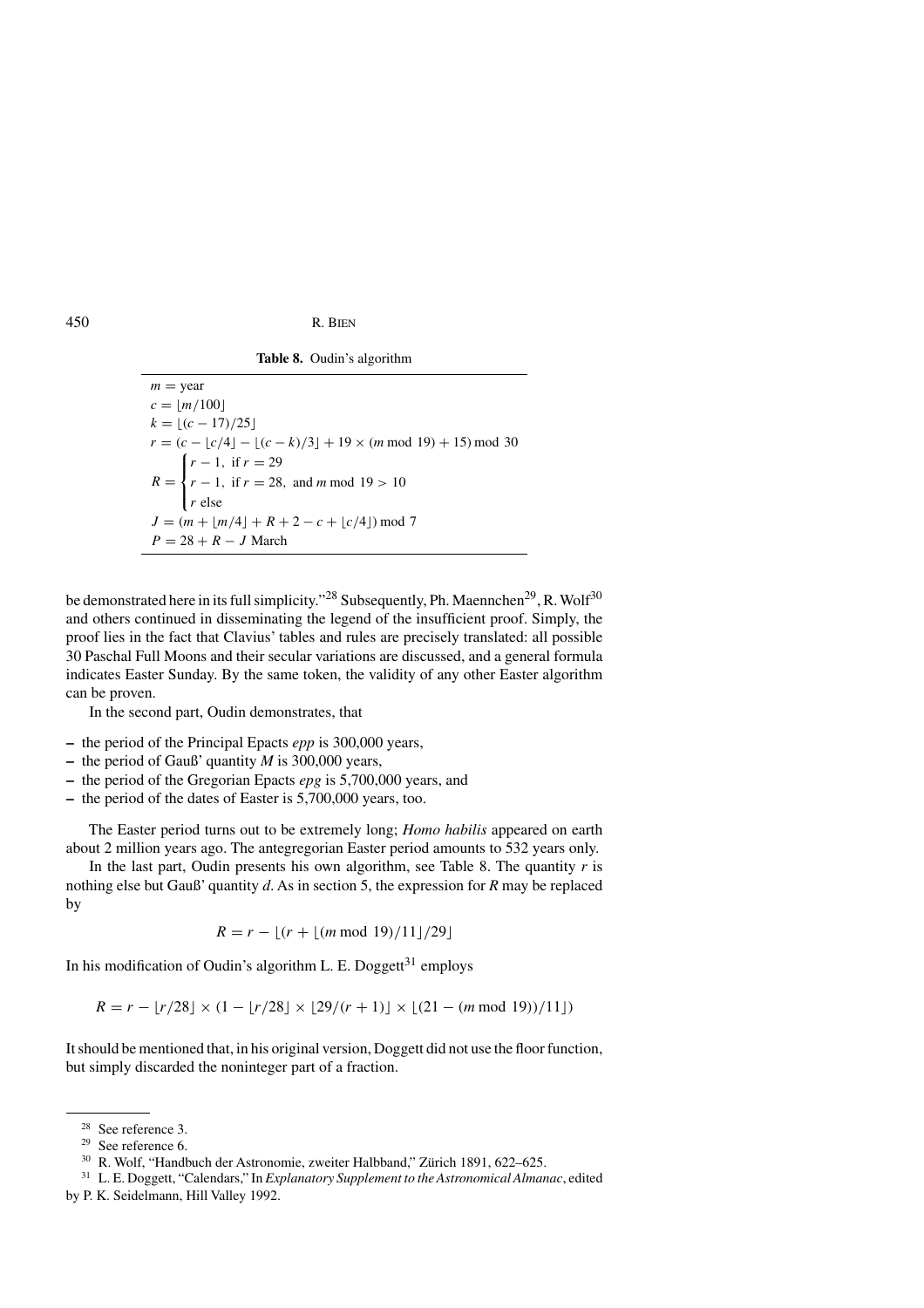| Divide                 | By  | And call the |                    |
|------------------------|-----|--------------|--------------------|
|                        |     |              | Quotient Remainder |
| The year of our Lord   | 19  |              | $\overline{a}$     |
| ,, ,, ,, ,, ,,         | 100 | h            | $\mathcal{C}$      |
| h                      | 4   | d            | $\boldsymbol{e}$   |
| $b+8$                  | 25  | f            |                    |
| $b - f + 1$            | 3   | g            |                    |
| $19a + b - d - g + 15$ | 30  |              | h                  |
| $\mathcal{C}$          | 4   | i            | k                  |
| $32 + 2e + 2i - h - k$ | 7   |              | l                  |
| $a + 11h + 22l$        | 451 | m            |                    |
| $h + l - 7m + 114$     | 31  | n            |                    |

**Table 9.** Algorithm of an anonymous correspondent

*n* is the number of the month of the year and  $\rho + 1$  is the number of the day of the month on which Easter falls.

#### **7. An anonymous correspondent**

It seems that in Britain, and in its former colonies as well, people were not inclined to get involved in those debates. Probably, they determined the date of Easter by using the tables appended in their Common Prayer Books. It is worth to note that R. W. Mallen<sup>32</sup> presents a translation of the official tables into a BASIC programme, valid for 1583 to 4099.

It only seems so. In 1818 Easter Sunday fell on the first full moon in spring, in contradiction to the Calendar Act of 1750 (24 Geo. II cap. 23), which defines Easter as "the first Suaday [sic] after the first full moon which happens [on or] next after the 21th day of March, and if the full moon happens upon a Sunday, Easter-day is the Sunday after."

Some discussion arose. A. de Morgan, known today mainly for his contribution to mathematical logic, finally cut the knot. He explained – in accordance with Clavius' statements – that *moon* is neither an astronomical nor a mean moon, but a fiction based on cyclic reckoning, and presented a general recipe to find Easter for any year. The whole story can be found in de Morgan's collection *A Budget of Paradoxes* which is still a source of great intellectual pleasure.<sup>33</sup>

In 1876 *Nature* published an algorithm submitted by "an anonymous correspondent from New York", see Table  $9^{34}$ . The quantity *h* is equal to Gauß' quantity *d*, and the Gregorian exceptions are hidden in *m*. Thus, it is a Gaußian-type algorithm. The method

<sup>32</sup> R. W. Mallen, "Easter Dating Method," Website of the Astronomical Society of South Australia, 2000.

<sup>33</sup> A. de Morgan, "A Budget of Paradoxes," Volume 1, Chicago and London 1915, 356-357. The first edition appeared in 1872.

<sup>34</sup> Anonymous, "To find Easter 'for ever' ", *Nature*, April 20, 1876, 487.